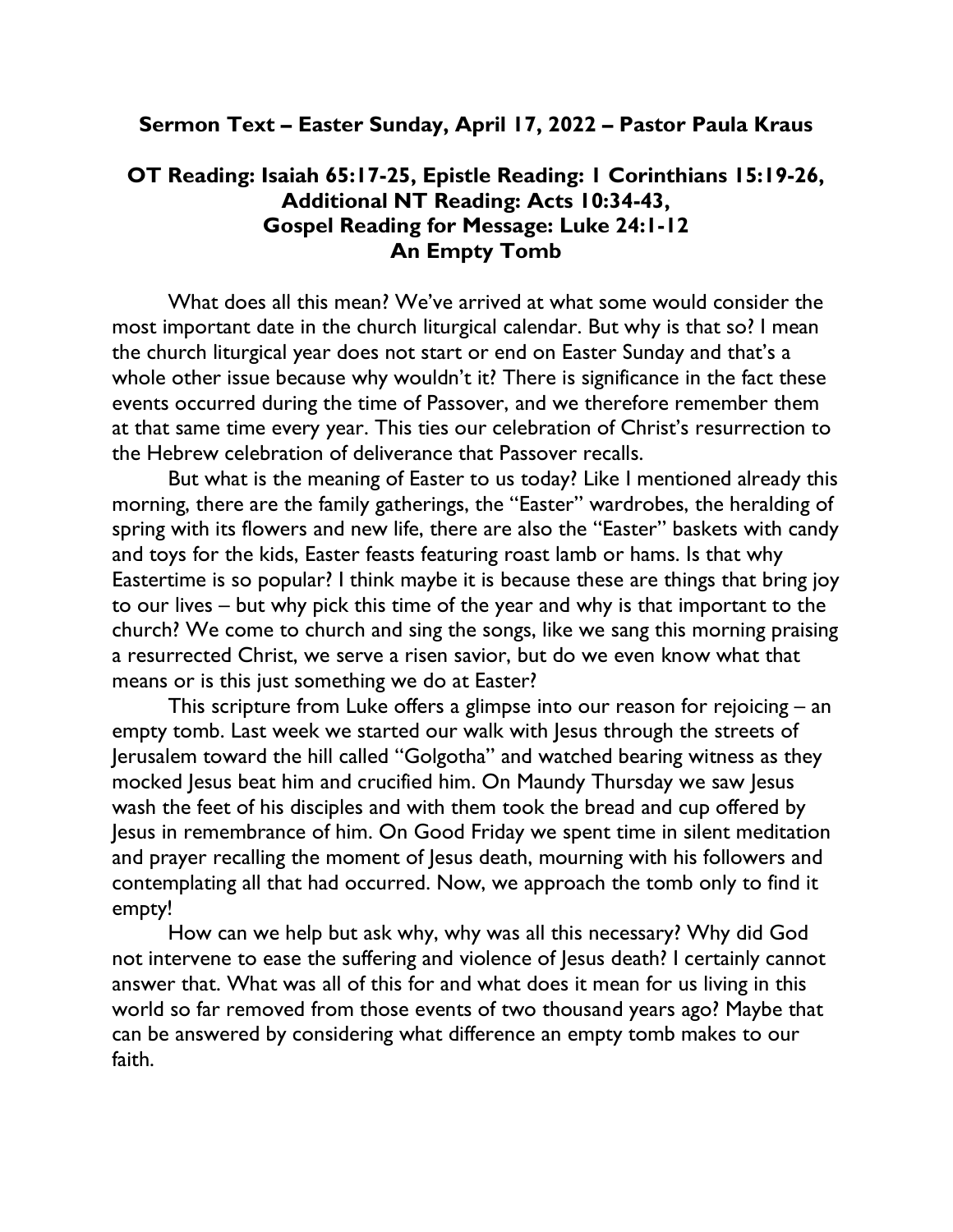Maybe we can begin our search for meaning by taking a look at the scripture from Isaiah that our elder read this morning. This scripture comes from what scholars call third Isaiah and is presumably written around the time the exiles were returning from Babylon. Isaiah chapters 56 through 66 express God's sovereignty and God's compassion. What we read from Isaiah 65 is a vision suitable for Easter, for Passover, and for springtime – it is a passing away of old things and the creation of something new. These words call on the people to rejoice and they bring words of hope. They shall not labor in vain, they shall be blessed by the Lord. There will be an end to violence on God's holy mountain. These words also give us a forward-looking vision of what Christ's return will be like, a vision of peace and tranquility in all of creation. A vision of longevity and prosperity for God's people. Isaiah tells of God's new creation and that is important to us and maybe that gives us a glimpse of meaning to the resurrection and empty tomb. What has been, will be no more.

Paul, in his letter to the Corinthians explains things a little differently but with the same conclusion. Christ, raised from the dead becomes the first fruits of those dead but made alive in Christ. Christ's reign will see all his enemies under his feet and death will be no more. The former things – death – will be no more and we will rejoice in the new heavens and earth of the Kingdom.

Now we come to this story that Luke tells – Jesus crucified in the most horrible manner imaginable, and his followers have laid him in a tomb – provided by a rich man, Joseph of Arimathea. The women who were closest to Jesus come to the tomb when the laws of Passover sabbath allow and find it empty. "They found the stone rolled away but they did not find the body." This was perplexing, of course. Two men in dazzling white clothes appeared and reminded the women of the things Jesus had been teaching them. "Then they remembered his words" the remembering here is important so hold on to that.

Finally, the women told what they had seen and heard to the men and the rest. The men thought their story was a load of crap! So, of course Peter had to go and see for himself and went home amazed at what had happened. Curious that the 'two men' were gone by the time Peter arrived, maybe it was God's plan that women be the first to witness these things.

We can again ask ourselves the question, why? What difference does the empty tomb make to us – today, in 2022? What does it mean to accept another's witness? What does it mean to remember Jesus' words? Then, as we remember why do we rejoice?

Here are a few thoughts – first, the empty tomb means that God, through Jesus, has defeated death, defeated Satan's hold on humanity. Satan thought to claim the victory as Jesus suffered on that cross but now it is Satan's defeat we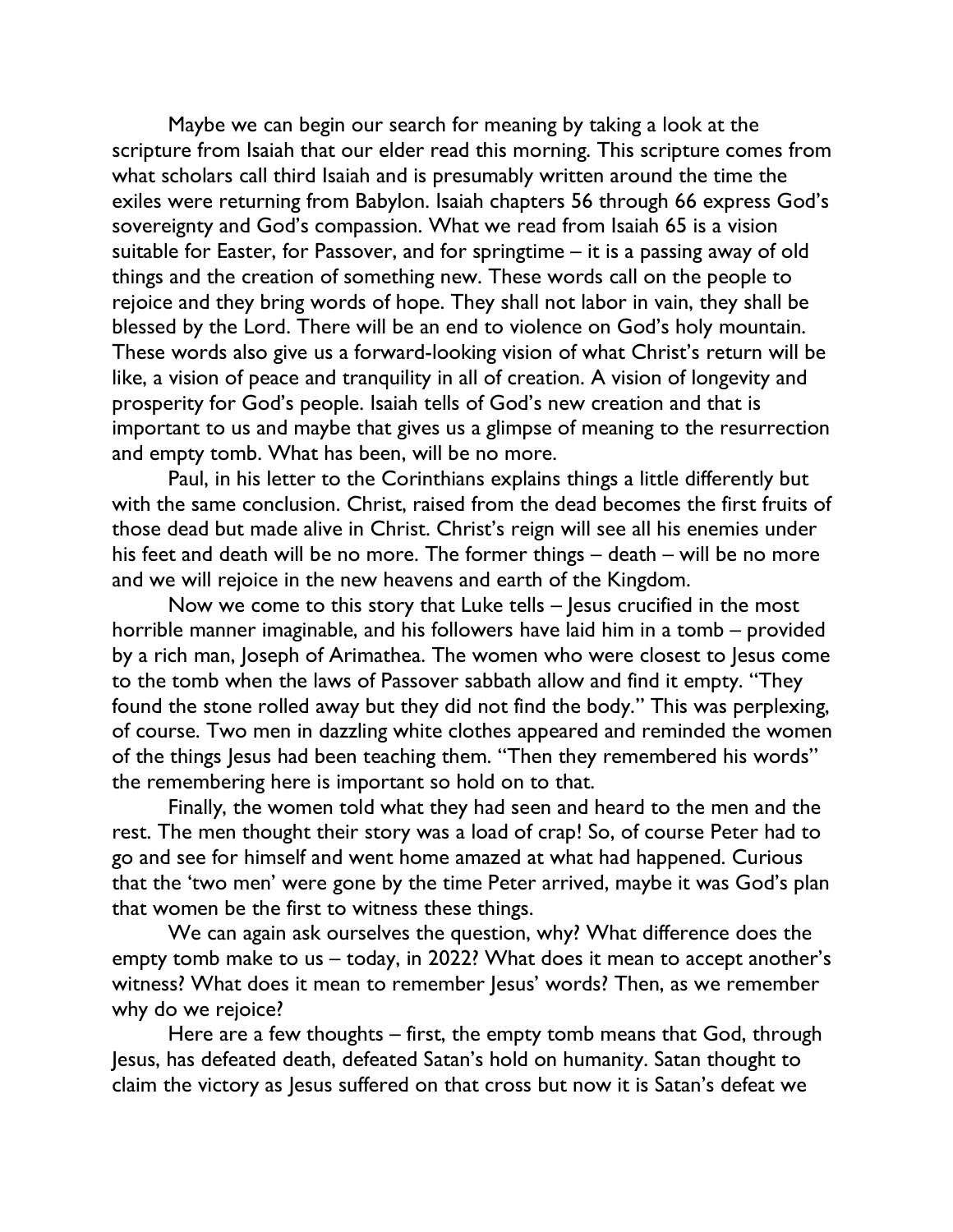are looking at in that empty tomb. A victory for Satan would mean an end to hope and the beginning of darkness in the world – rejoice for the light of the world has arisen.

Then there is the empty tomb as a reminder of and testimony to the living Lord, an awareness of the real presence of Christ in the midst of his people. This remembering is essential to upholding a firm belief in Christ. Like the women at the tomb that day, belief comes when we recall what we have heard. The stories of Jesus and the symbol of the empty tomb are reminders of the prophets' words and God's promises to create new heavens and a new earth. This is a reminder that God is faithful in all things, keeping promises and restoring and renewing covenantal relationships.

The resurrection of Christ proves for us the cornerstone of our faith. A faith that looks forward to that day on God's holy mountain. Resurrection is a transformation from mortality into immortality. The resurrected never again die, but live forever. Christ entered into the glory of the resurrected life when he burst triumphant from his tomb. That is what we can recall, and this empty tomb is a symbol of our transformation as well, "dying to an old identity and way of being in this world, and rising to or entering into a new identity and way of being centered in Christ's message of justice, mercy, and love . . ." <sup>1</sup>

Finally, there is the notion that Jesus' crucifixion, burial, and resurrection is the mechanism for salvation through the concept of 'substitutionary atonement.' This brings to mind the oft quoted passage of the "suffering servant" Isaiah 53:4-6 – "Surely, he has borne our infirmities and carried our diseases; yet we accounted him stricken, struck down by God, and afflicted. But he was wounded for our transgressions, crushed for our iniquities; upon him was the punishment that made us whole, and by his bruises we are healed. All we like sheep have gone astray; we have all turned to our own way, and the Lord has laid on him the iniquity of us all." We can believe that Christ was a substitute for the "wages of sin" to which we are all subject.

These are all reasons to rejoice – are these what we consider on this Sunday of Sundays – this Easter day of Resurrection? I think there is much more, things not stated in scripture but are obvious to those of us who are following Christ some two-thousand years later. We rejoice because the gift of the empty tomb is proof of living presence of the risen Christ. It is confirmation of God's promises, confirmation and reminder of Jesus' words to his disciples on that last day "Do not let your hearts be troubled. Trust in God, trust also in me. In my Father's house are many rooms; if it were not so, I would have told you. I am

<sup>&</sup>lt;sup>1</sup> Cummings, Duane D. A Handbook for Today's Disciples in the Christian Church (Disciples of Christ) 5<sup>th</sup> ed. Chalice Press. 2017. 22. Print.